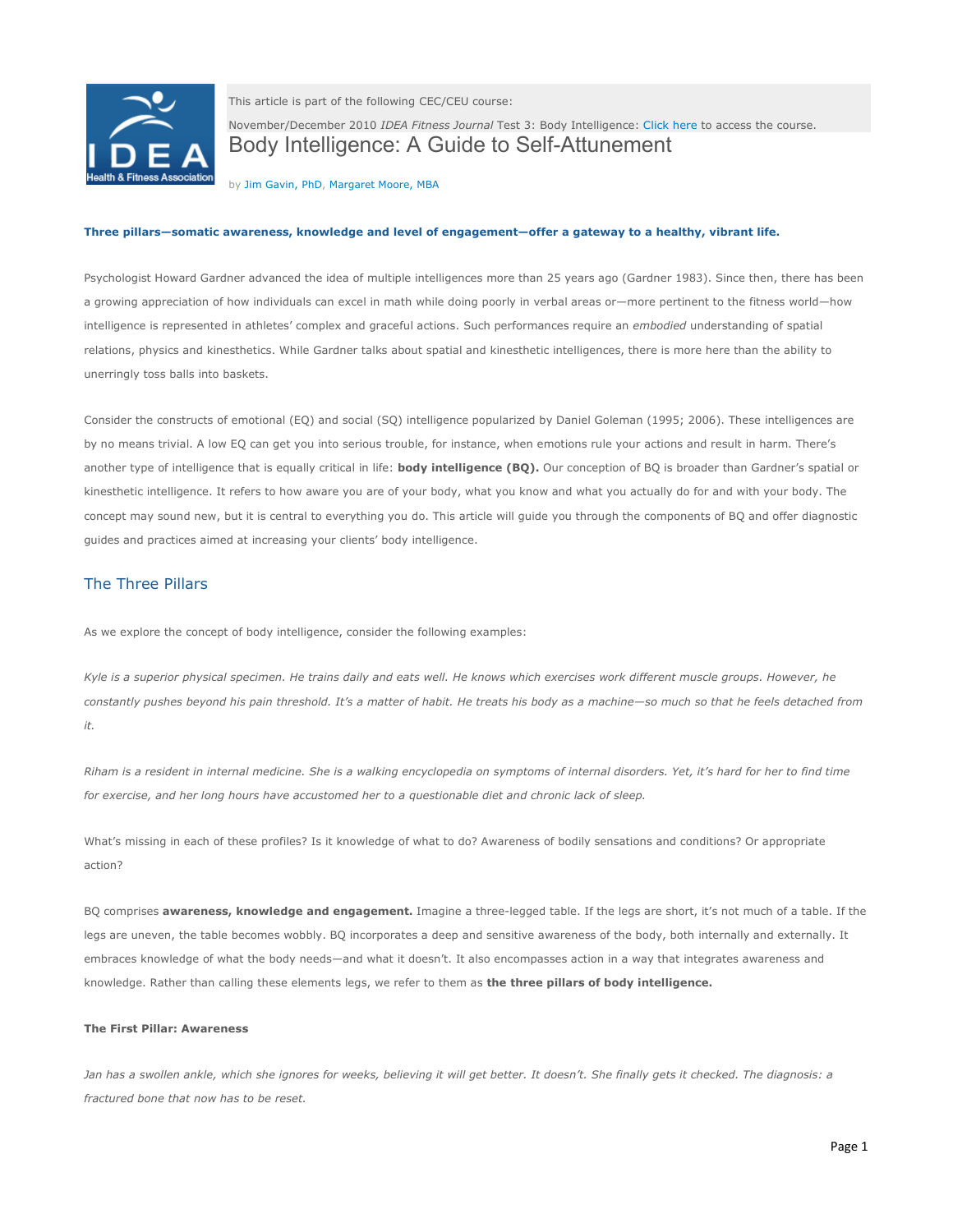How often do you experience aches and pains that you hope will go away? What physical sensations have you lived with so long that you think they're normal? Awareness is about being tuned into your body and its signals. It's about being awake to how your body "speaks" to you. Theorists such as Ken Wilber (2000) distinguish between gross and subtle body sensations. **Gross sensations** include experiences like soreness in your muscles after weight training. **Subtle sensations** relate to awareness of body energies, experiences of flow or knowing where joy shines in your somatic being. Being keenly aware of your body allows you to make adjustments in the moment; for example, when you are sitting awkwardly or sensing the energy shift in the environment. It also means being conscious of the impacts that certain foods or physical practices have on your well-being.

The greater your body awareness, the more you are in control of bodily outcomes. Being attuned to the effects of that first cup of coffee gives you a base for choosing or refusing a second cup. Sensitivity to kinesthetic cues allows you to correct your posture before you begin a set of bench presses. A strict "mind over matter" or "you can do it" approach often dampens body awareness in the pursuit of goals or results. A portion of body awareness may be hard-wired into your genetic code; however, much of the awareness pillar is fostered through experience and learning.

### **The Second Pillar: Knowledge**

If you ask clients whether they knowingly engage in any unhealthy habits, most of them will say yes, or something like, "I probably don't drink enough water, but then I never know how much is enough." Both answers reflect some knowledge of the body and its needs. We live in a time where threats to our physical existence show up as headlines in whatever media we tune into, and yet, paradoxically, most people live as if the rules did not apply to them. The other dilemma of this information age (Castells 2009) is that after a few Google searches people often claim a self-ascribed expertise. Instant access to virtual realms of information permits us to argue almost any position.

Body knowledge is akin to what scientists call "health literacy" (Hasnain-Wynia & Wolf 2010). How much do you know about accepted standards and guidelines for healthy bodily functioning? Or, to up the ante, how well do you know the formula for achieving "optimum health" (Hyman & Liponis 2003; Weil 2005)? Knowing scientific facts is an important part of health literacy; however, it's not enough. Body knowledge also refers to an understanding of the actions needed to diagnose and treat physical concerns. Applying generic scientific body knowledge on a personal level, do you know what steps to take in order to learn what's going on in your body?

Another point: body knowledge isn't just about volume, or how much you know; it's also about what you consider valid. Western medical practitioners may eschew nontraditional sources of data about health and wellness, while advocates of alternative approaches may support their methods with equal rigidity. And while you can exhaust yourself trying to discover the "truth" about different conditions, the knowledge pillar of BQ is partially demonstrated in your ability to assess the level of information you can accurately interpret without expert consultation.

### **The Third Pillar: Engagement**

*Teresa knows the answers. She has studied the research and consulted the best practitioners. But she yo-yos in whatever she needs to do. She simply can't stick with the plan.*

Many clients who hire trainers begin with an apology: "I know I should exercise more, but I haven't been able to." The excuses reflect their knowledge; the symptoms they describe suggest their awareness. However, after some months they disappear again. Engagement—or adherence—doesn't come easily.

Engagement isn't just about "doing it"; it's about doing the right thing repeatedly until you need to switch to the next right thing. Engagement is commitment to intelligent action based on what you need at this point in your life. Executives who travel the globe weekly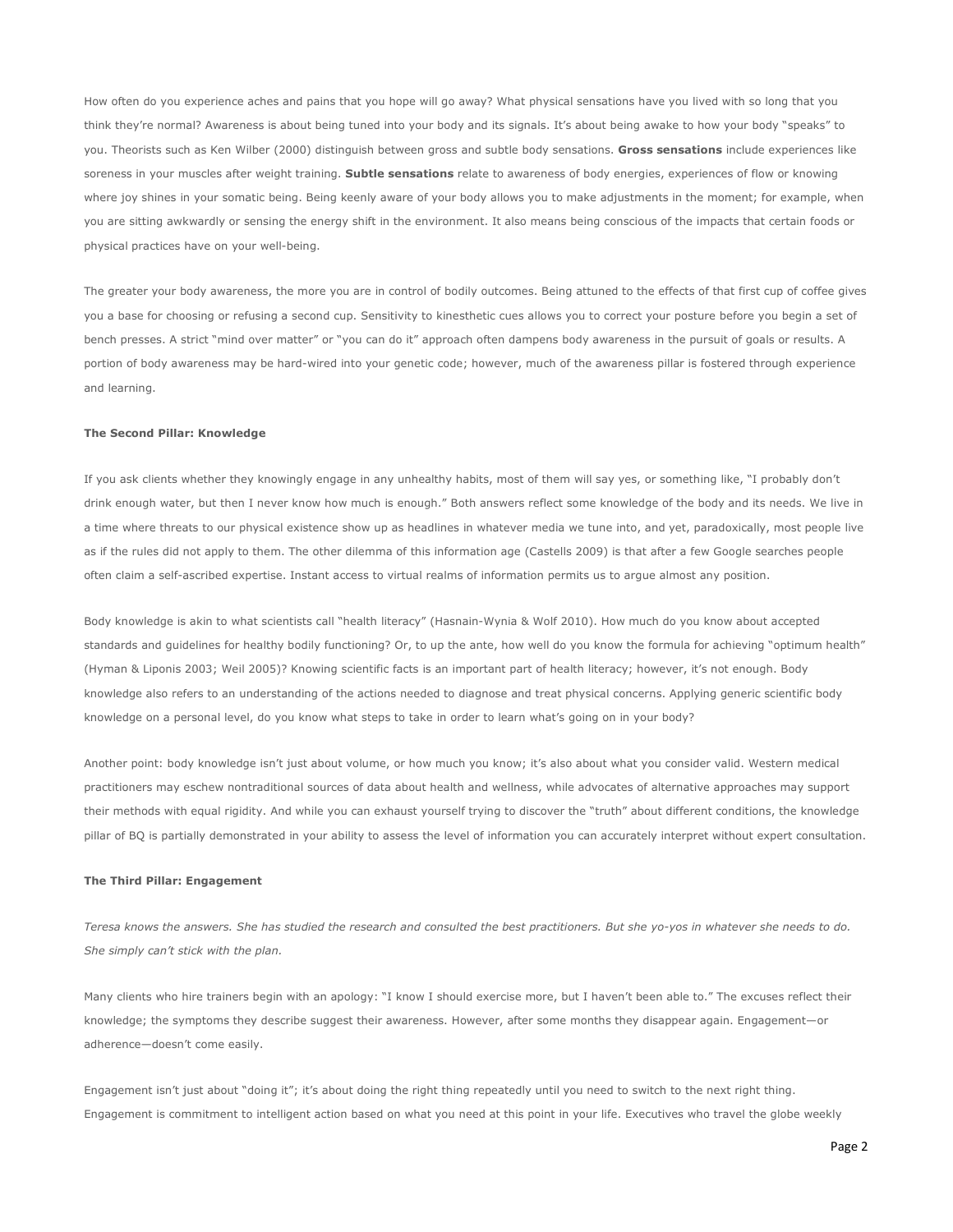would love to log 8 hours of sleep every night, but that's not practical. So what's the best alternative? How can you configure your life so you create optimal health in all facets of your somatic self?

Motivational theories pivot around action. **Self-efficacy** (Bandura 1977), for instance, argues that people need to feel confident in their abilities to engage successfully in behaviors before they will do them reliably. A bit of a chicken-and-egg dilemma! Trainers work with clients on exactly this challenge—building skill levels so clients can exercise autonomously on a regular basis. Yet, they still fall off the log.

Engagement is intimately tied to knowledge and awareness. If this were not the case, the third pillar would create as many problems as it is intended to relieve. The marathoner who scoffs at wearing orthotics or the cyclist who never stretches is not demonstrating BQ. Action must work in harmony with reflection and information in a lifelong process.

# Three Levels of Body Intelligence

When helping clients understand how to appreciate and navigate their own BQ, it's helpful to know the different levels of somatic intelligence. Remember taking an IQ test? Your scores in individual areas were summated to arrive at your overall score. While your total IQ may be high, that score might mask a low capacity in abstract reasoning, for example. The same is true of BQ. Moreover, just as you may be categorized as average, above average or genius depending on your IQ score, there are likewise three ranges for body intelligence: **deficient, sufficient**  and **evolutionary.** 

Different combinations of levels apply to clients. A client may be deficient in awareness, sufficient in knowledge and sufficient in engagement. It's also possible for a client to be evolutionary in awareness and knowledge, yet deficient in action. It's unlikely, however, that a client who is deficient in awareness and knowledge will be evolutionary in engagement. Some combinations make sense; others don't.

### **Deficiency Range**

When clients are deficient in all three pillars of BQ, they have probably entered your world in a state of desperation. Maybe a doctor's threats finally got through, or some personal upheaval (job loss, divorce, tragedy) has created a temporary opening for change. It's likely they have multiple patterns of body neglect or abuse. They may smoke, drink too much, eat poorly, exercise little and be living with the consequences of this lifestyle. The good news is that you have a wide range of interventions to choose from, and any change is likely to be positive. You can suggest reading materials, teach them about their bodies and start them on healthy practices.

You will also meet clients who are deficient in only one pillar, most likely engagement. They acknowledge that exercise and healthy lifestyles are important, and they're sufficiently attuned to their body signals to be motivated to change. Here it's a case of strategically using their **cognitive dissonance**—the tension they feel about acting in ways contrary to their beliefs or knowledge (Festinger 1957). People with this profile are likely to show up and make serious change efforts, at least for a while.

With clients who are deficient in two pillars, you will have a greater challenge. By virtue of upbringing or situational factors, a person might eat reasonably well (e.g., the client is living in a farming community with little access to junk foods), get enough physical activity and sleep sufficiently. But all this might change if the situation alters. Imagine an immigrant who is not used to processed foods and is now bombarded with North American fare. Without much knowledge and perhaps with a conditioned inattention to body processes, things could slip badly. The key is to know the client's strengths and what can be leveraged for change. If awareness is strong, then focusing actions on creating "feelgood" states through exercise and nutritional regimens would be a sound plan.

### **Sufficiency Range**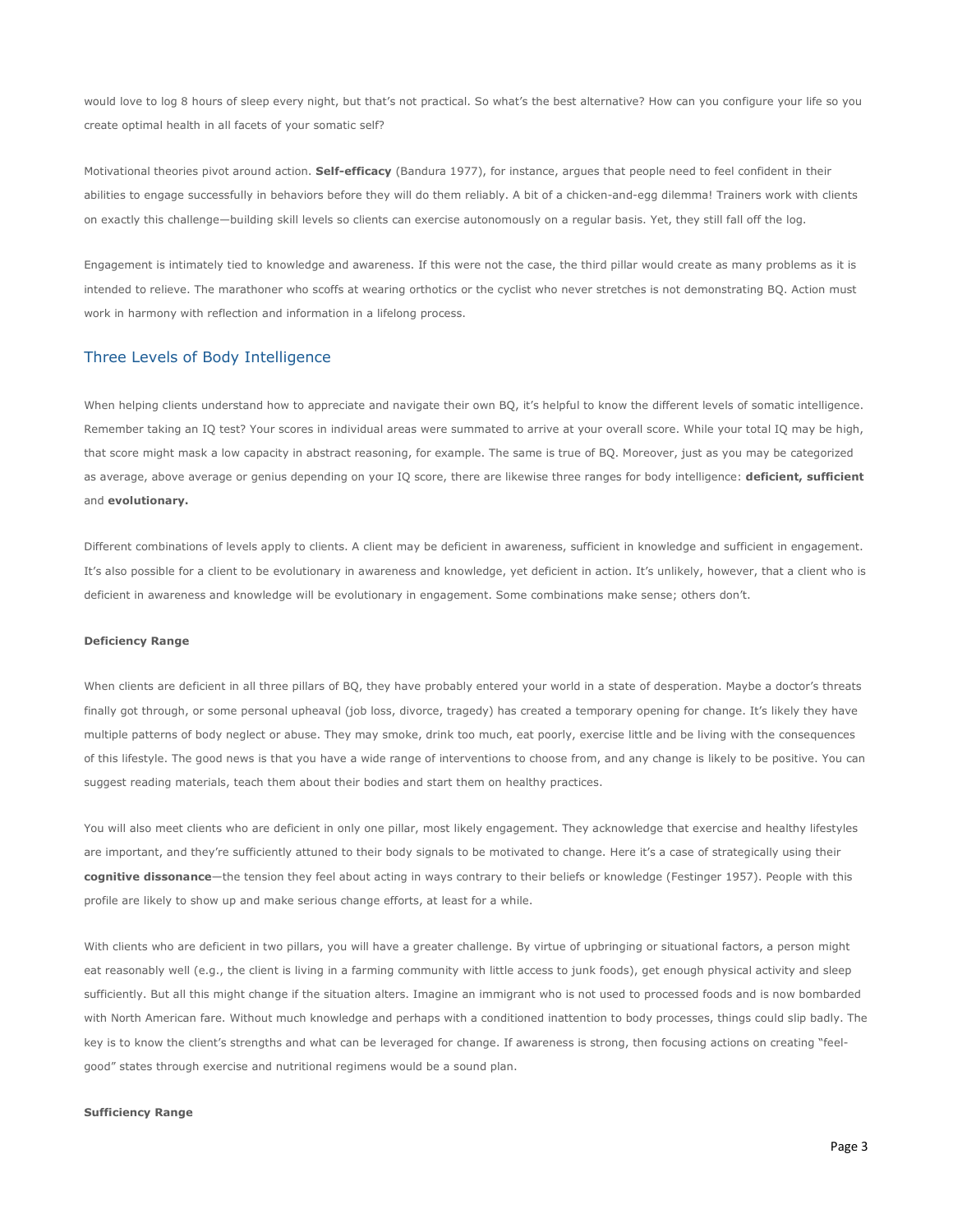It would be great if sufficiency in all three pillars was the average state of BQ in our world, but it's not. Based on statistics for exercise alone (Kruger, Kohl & Miles 2008), most North Americans simply don't get enough physical activity. Sleep is also in short supply (National Sleep Foundation 2010). And eating habits have been seriously impacted by shifting family structures, economic factors and time demands (Blatt 2008).

There's also a risk that clients in the sufficiency range will feel overwhelmed. They simply can't keep up with what they know they should do and what you and other professionals tell them their bodies need. When cognitive dissonance gets too high, they may turn down the volume and begin to rationalize their behaviors. These clients don't experience much joy from engaging in healthy practices, particularly if they have a pattern of dutiful compliance in regard to caring for their bodies.

If engagement is sufficient but either awareness or knowledge is deficient, there is reason for concern. Action without sufficient awareness can result in injury or bodily harm. Think of a novice exerciser who lacks somatic awareness. If she is lucky, she will avoid serious discomfort or injury; if not, her lack of awareness is one more negative that you need to counter. Deficiency in knowledge is also important to address: you want clients to be self-directing and well-informed; otherwise, they may blindly comply and grow to depend on you as their trainer.

### **Evolutionary Range**

Think of individuals who are so alive in their bodies that they radiate energy. These people are keenly aware of their gross and subtle energies (Wilber 2000). They effortlessly put into practice sound knowledge and principles of healthy living. They aren't necessarily athletes, but they have a number of significant somatic practices that are part of their identities. These are not things they do begrudgingly. Maybe it wasn't always effortless, but they have evolved.

Evolutionary BQ has a unique profile of engagement. Awareness and knowledge coalesce with action in fluid expressions. The concept of "flow" (Csikszentmihalyi 1997) applies here, but not in an ephemeral way; flow is readily accessible in daily life for individuals at this level.

It's more likely that evolutionary-BQ individuals are your teachers rather than your clients, though many clients show evolutionary patterns on one or more pillars. They may have deepened awareness through regular attunement practices, meditation or conscious reflection. They may be profoundly wise about different traditions of healing and body care. When they exercise, it will have a highly integrated quality to ittheir minds and bodies have merged, and they move easily from their centers.

Don't be deceived by appearances. Clients who are very good at physical activity or sports may be talented but not evolutionary. Others who are highly knowledgeable may be talking heads. And those who have a long-term meditation practice may fall short on engagement. Look for ways in which you can foster their growth on other pillars. You may also discover ways in which these clients could be your teachers.

## BQ Programming

What do you do with the information you glean from asking questions and assessing clients' strength in the three pillars (see the sidebar "Open-Ended Body Intelligence Questions")? If certain actions can raise BQ, where do you focus? In the fitness world, the mandate is mostly about action or engagement; however, action is often narrowly defined as the enactment of physical exercises (e.g., strength training to build physical muscles). For well-rounded BQ (encompassing all three pillars), you need to build awareness and knowledge muscles as well. This does *not* mean simply suggesting books or body scans. Awareness and knowledge can be as difficult to achieve as reliable adherence to exercise. It means that you, the fitness professional, must develop programming around these nonphysical agendas in the same way you do around physical goals. Call it "coaching," or call it "BQ training." Whatever name you choose, the core components will be exercising the mind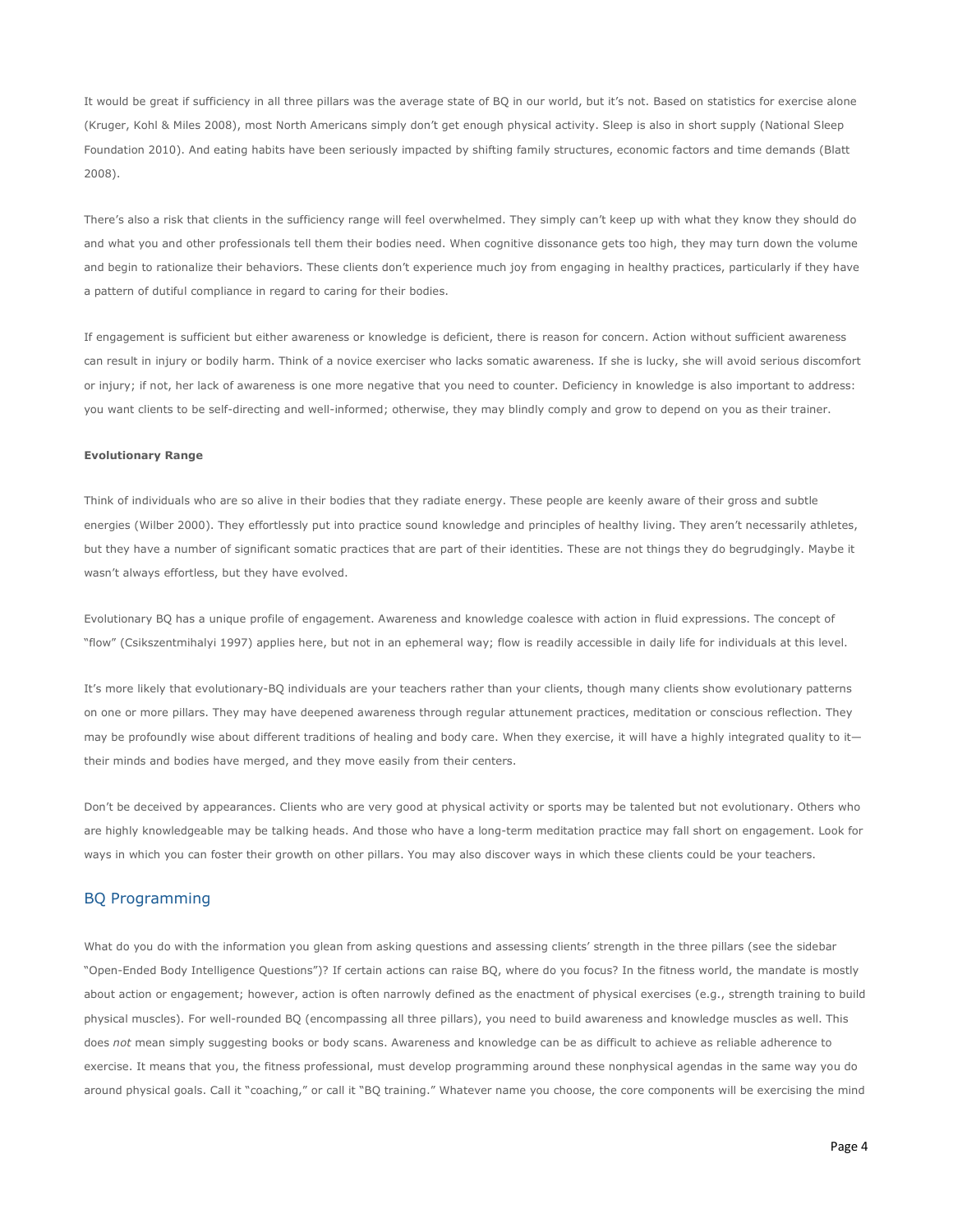through reading and conversations; exercising awareness through regular attunement practices; and shifting body practices from the triedand-true to the evolutionary.

Clients have to want change. When they do, it's important to focus on practices that enhance all three pillars of BQ. Following are some ideas to get you started (for more suggestions, see the sidebar "How to Build a Client's Body Intelligence: A Sampling"):

**To Increase Awareness.** Ask clients to do body scans not only when they exercise but throughout their days. This boosts their awareness over time. Journaling and meditation are wonderful aids to self-attunement, as are "stop-and-notice" practices. Cause-effect reflections involve noticing how you are feeling (good or bad) and reflecting on possible influences.

**To Increase Knowledge.** Certainly, recommend your favorite books—it's a start. But whatever reading program you suggest needs to be part of a client's *ongoing* practice. Attending conferences and seminars can also be helpful, and health webinars offer clients easy access to user-friendly information. Give them starting points and check in regularly. Part of knowledge acquisition is specific to their bodies. Do they know their cholesterol levels, blood pressure and other biochemistry stats? If not, how do they access this information and keep it current?

**To Evolve Engagement.** Habits are hard to break. What better way to change patterns and practices than through careful experimentation? This might begin with exercising consciously or paying attention to the sensations and thoughts that arise while training. Clients might also do their "usual" in an unusual manner. What 1-minute experiences can you suggest that will create greater flow in your clients' lives (the answer isn't just 30 push-ups)?

# Body Intelligence in Professional Relationships

*Kladja admires you, so much so that she tells all her friends that one day she is going to be just as ripped as you are and maybe even start a personal training business of her own.*

These are commendable goals—perhaps. You know that what you do as a fitness professional is fundamentally about relationships (Cashdan 1988). There's you and your BQ, and then there are your clients and their BQs. Your uniqueness has led you to emphasize certain things and to steer clear of others. If your BQ is high, you are attuned to what works for you, continually learning and, of course, strongly engaged. And yet what works for you won't work for everyone.

It's only human to offer others the lessons that are most precious to us—we tell them how we did it, they watch us in action and then they imitate us, for better or worse. But your challenge lies elsewhere: How can you foster awareness that is based in clients' self-attunement? What literature can you suggest that goes beyond your personal favorites? How can you train clients in practices that stretch their unique biomechanics and motivational patterns? BQ isn't fixed for life. Start with yourself and then inspire the world.

# SIDEBAR: Open-Ended Body Intelligence Questions

Understanding clients' BQ levels involves carefully observing your clients and asking them questions. In casual conversations, clients tell us about their beliefs, practices, knowledge and level of body awareness. Yet, we can also ask about what we *don't* know. Here are some openended questions that will allow you to estimate clients' BQ levels. The questions are grouped according to the three pillars, though responses to questions may encompass multiple pillars.

#### **Awareness Questions**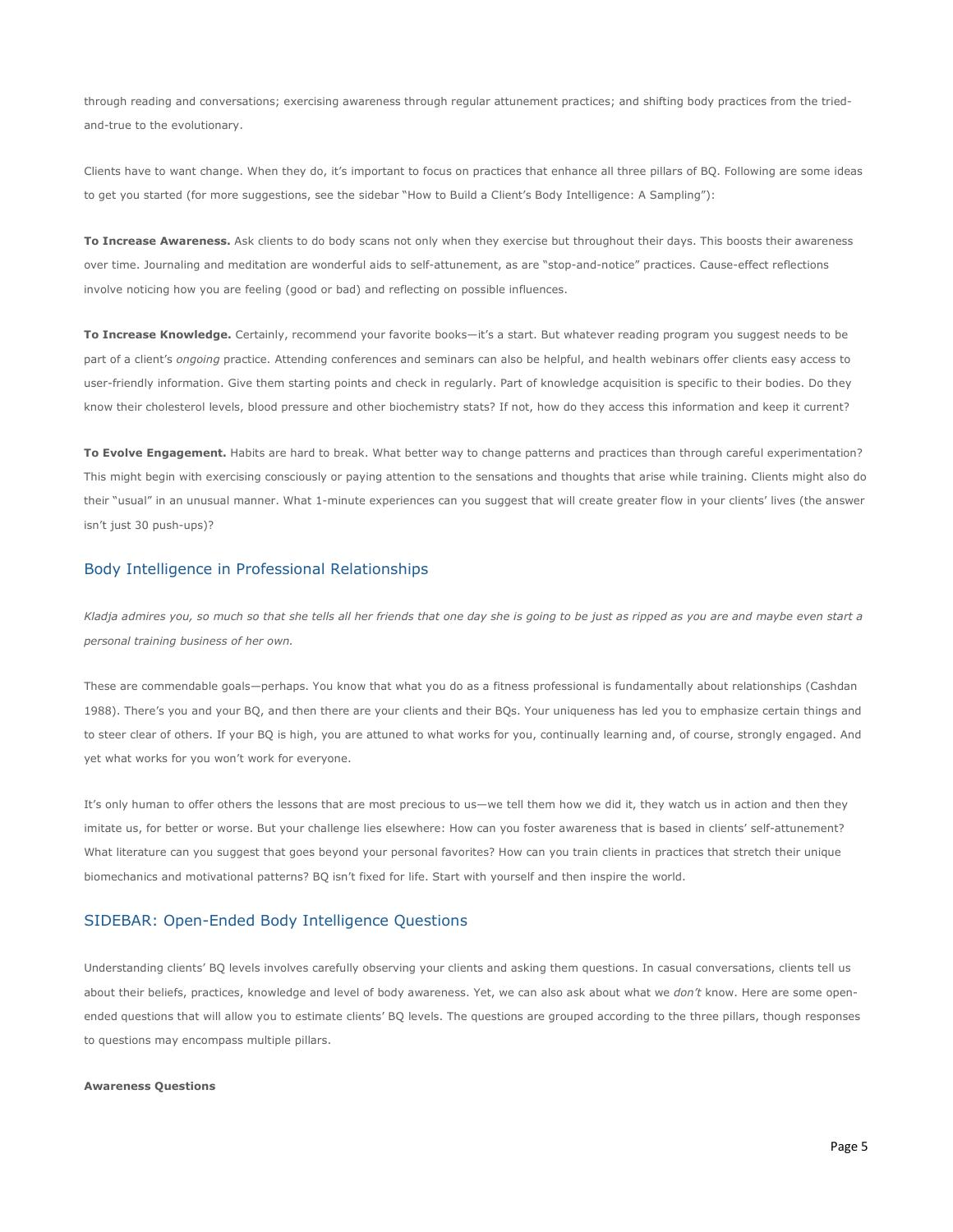- When does your body feel good? Not so good? What do you attribute this to?
- What is the best you have ever felt physically? How do you think this came about?
- How do you know something is wrong with your body? What signals do you interpret?
- If you could suggest a metaphor to describe your body, what would it be (a machine, a complex highway system, a programmed computer, etc.)?
- What do you think about the idea that our bodies project something like energy waves? What's your experience of this?

### **Knowledge Questions**

- What do you think you have to know about your body to take good care of it?
- What's your pattern of checking in with health professionals for various issues or concerns? Whom do you see and why? Are there professionals you wouldn't see?
- Where do you get information about health and nutrition? How often do you read articles and journals on health and nutrition? What sources do you regularly consult?
- How would you describe your understanding of your body? What do you know about human anatomy, physiology, kinesiology or neuroscience? What do you think you should know?
- What's a healthy diet to you? What should you eat? What should you avoid? How should you eat? Where did you get this information?
- What is your understanding of your body and physical activity? Where do you get your information?

### **Engagement Questions**

- What's your formula for taking care of your body? How do you do it?
- What makes an exercise program right for you? What would be your ideal program? What would you be doing? How would you feel doing it? What would the desired effects be?
- Describe your diet over a typical week.
- What is your relationship to alcohol, drugs, cigarettes, caffeine and other substances?
- How much sleep do you need? How much do you get? What helps you sleep? What prevents you from sleeping? What is your sleep hygiene routine?
- What kinds of medications or supplements do you take? How did this come about?

# SIDEBAR: How to Build a Client's Body Intelligence: A Sampling

### **Awareness Practices**

body scans meditation journaling stop-and-notice practices cause-effect reflections

### **Knowledge Practices**

reading books and journals making prepared visits to practitioners attending conferences participating in webinars engaging in academic coursework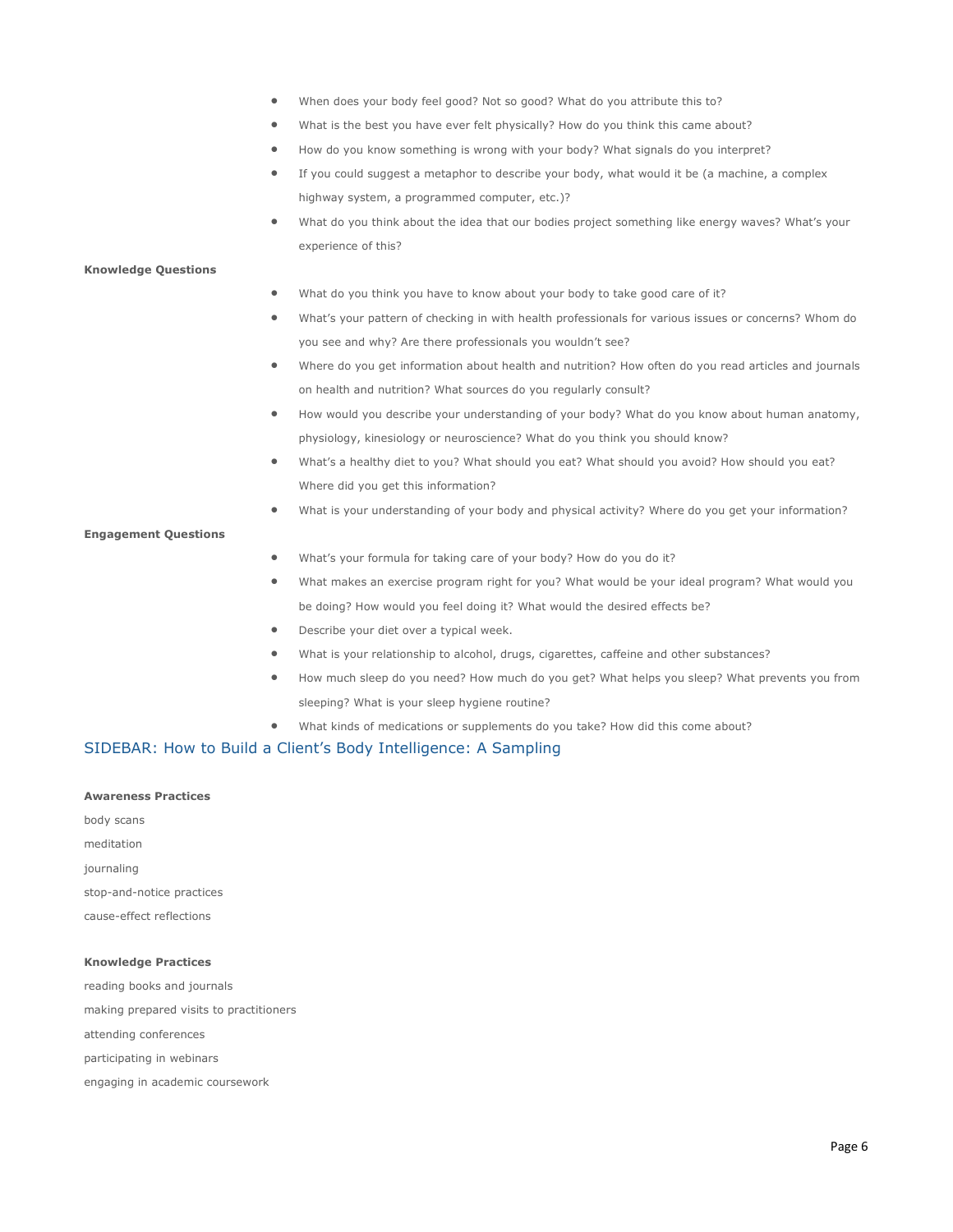### **Engagement Practices**

consciously engaging in intelligent action (e.g., exercise)

doing the same things differently

trying something new

shifting patterns

doing 1-minute movements



[Jim Gavin, PhD](http://www.ideafit.com/fitness-expert/jim-gavin) IDEA Author/Presenter

[Jim Gavin,](http://www.ideafit.com/fitness-expert/margaret-moore) PhD, is a professor of applied human sciences at Concordia University and has been involv... [moreless](http://www.ideafit.com/fitness-library/body-intelligence-a-guide-to)



### [Margaret Moore, MBA](http://www.ideafit.com/fitness-expert/margaret-moore)

IDEA Author/Presenter

Margaret Moore, MBA, is the founder and CEO of Wellcoaches® Corporation and co-director of the I..[. moreless](http://www.ideafit.com/fitness-library/body-intelligence-a-guide-to) **References** 

Bandura, A. 1977. *Social Learning Theory.* Englewood Cliffs, NJ: Prentice-Hall.

Blatt, H. 2008. *America's Food: What You Don't Know About What You Eat.* Cambridge, MA: MIT Press.

Cashdan, S. 1988. *Object Relations Therapy: Using the Relationship.* New York: Norton.

Castells, M. 2009. *Communication Power.* New York: Oxford University Press.

Csikszentmihalyi, M. 1998. *Finding Flow: The Psychology of Engagement in Everyday Life.* New York: Basic Books.

Festinger, L. 1957. *A Theory of Cognitive Dissonance.* Evanston, IL: Row Peterson.

Gardner, H. 1983. *Frames of Mind: The Theory of Multiple Intelligences.* New York: Basic Books.

Goleman, D. 1995. *Emotional Intelligence.* New York: Bantam. Goleman, D. 2006. Social Intelligence: The New Science of Human Relationships. New York: Bantam.

Hasnain-Wynia, R., & Wolf, M.S. 2010. Promoting health care equity: Is health literacy a missing link? *Health Services Research, 45* (4), 897– 903.

Hyman, M., & Liponis, M. 2003. *Ultraprevention: The 6-Week Plan That Will Make You Healthy for Life.* New York: Scribner.